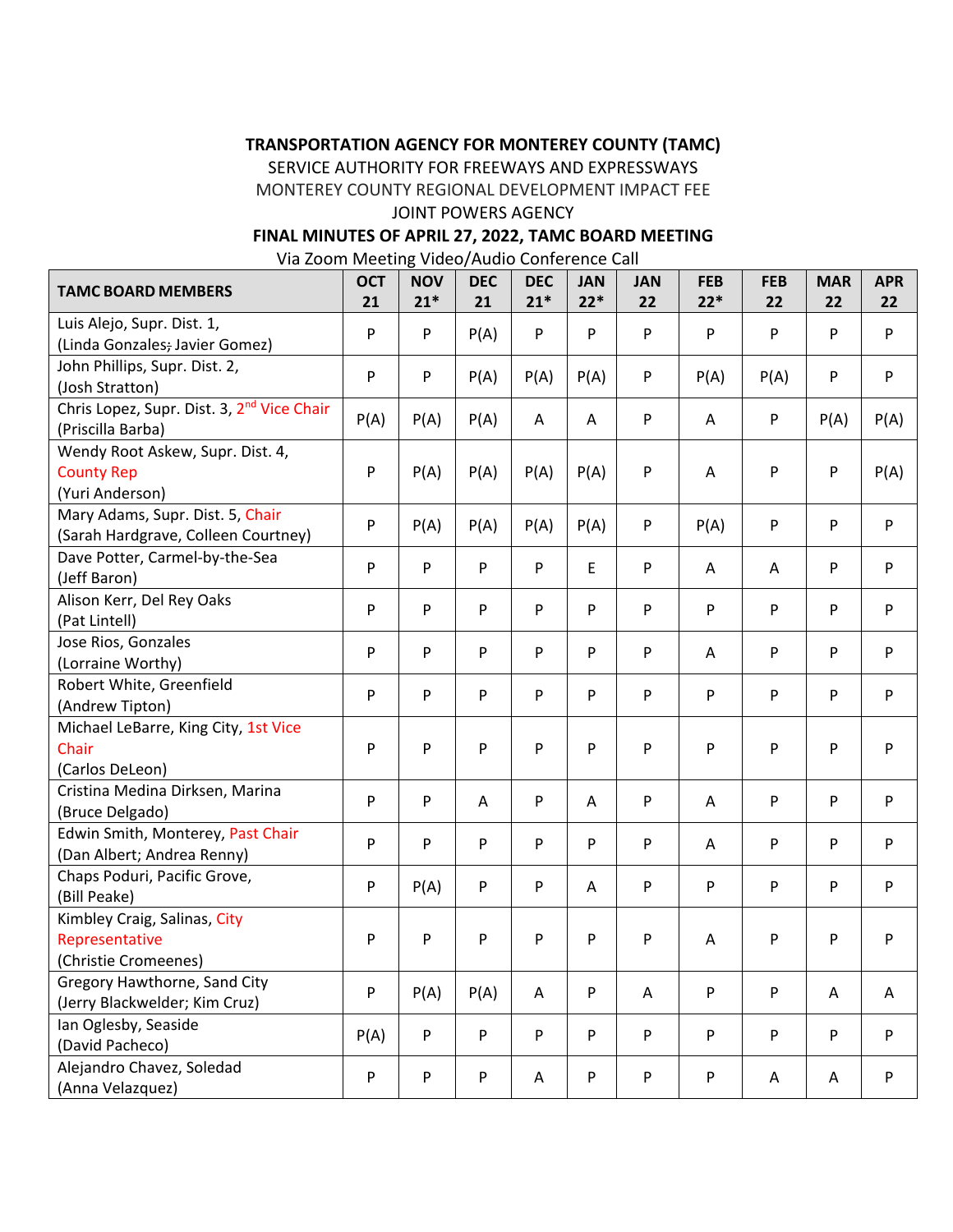| <b>Ex Officio Members:</b>                                                                                              | <b>OCT</b> | NOV* | <b>DEC</b> | DEC* | JAN* | <b>JAN</b> | FEB* | <b>FEB</b> | <b>MAR</b> | <b>APR</b> |
|-------------------------------------------------------------------------------------------------------------------------|------------|------|------------|------|------|------------|------|------------|------------|------------|
|                                                                                                                         | 21         | 21   | 21         | 21   | 22   | 22         | 22   | 22         | 22         | 22         |
| Maura Twomey, AMBAG<br>(Heather Adamson, Bhupendra Patel,<br>Paul Hierling)                                             | P(A)       | A    | P          | Α    | A    | P          | A    | P(A)       | P(A)       | P          |
| Tim Gubbins, Caltrans, Dist. 5<br>(Scott Eades, Orchid Monroy Ochoa,<br>John Olejnik, Richard Rosales, Brandy<br>Rider) | P          | A    | P(A)       | A    | A    | P(A)       | Α    | P(A)       | P          | P(A)       |
| Richard Stedman,<br>Monterey Bay Air Resources District<br>(Alan Romero, David Frisbey, Amy<br>Clymo)                   | P(A)       | A    | P          | A    | A    | P(A)       | A    | P          | P          | P          |
| Bill Sabo, Monterey Regional Airport<br>District (Richard Searle)                                                       | P          | A    | P          | Α    | A    | P          | Α    | P          | P          | P          |
| Carl Sedoryk, Monterey-Salinas Transit<br>(Lisa Rheinheimer, Michelle<br>Overmeyer)                                     | P(A)       | A    | Α          | A    | Α    | P(A)       | A    | P          | P          | P          |
| Aurelio Gonzalez-Gomez, Watsonville                                                                                     | A          | Α    | Α          | A    | A    | Α          | Α    | A          | A          | A          |
| Eduardo Ochoa, CSUMB<br>(Andre Lewis, Larry Samuels)                                                                    | P          | A    | A          | A    | A    | A          | A    | P(A)       | A          | P(A)       |
| $P = present$ ; $P(A) = alternate present$ ; $E = excused absence$ ; $A = un noticed absence$                           |            |      |            |      |      |            |      |            |            |            |
| *Special Meeting                                                                                                        |            |      |            |      |      |            |      |            |            |            |
|                                                                                                                         | <b>OCT</b> | NOV* | <b>DEC</b> | DEC* | JAN* | <b>JAN</b> | FEB* | <b>FEB</b> | <b>MAR</b> | <b>APR</b> |
| <b>TAMC STAFF</b>                                                                                                       | 21         | 21   | 21         | 21   | 22   | 22         | 22   | 22         | 22         | 22         |
| D. Bilse, Principal Engineer                                                                                            | P          | E    | P          | E    | E    | P          | E    | P          | P          | P          |
| D. Delfino, Finance Officer/Analyst                                                                                     | P          | E    | P          | E    | E    | P          | E    | P          | P          | P          |
| R. Goel, Dir. Finance & Administration                                                                                  | P          | E    | P          | E    | E    | P          | E    | P          | P          | P          |
| A. Green, Principal Transp. Planner                                                                                     | P          | E    | P          | E    | E    | P          | E    | P          | P          | P          |
| A. Guther, Asst. Transportation Planner                                                                                 | P          | P    | P          | E    | E    | P          | E    | P          | P          | P          |
| K. Hansen, Legal Counsel                                                                                                | P          | E    | P          | P    | P    | P          | E    | P          | P          | P          |
| A. Hernandez, Asst. Transp. Planner                                                                                     | P          | P    | P          | E    | E    | P          | E    | P          | P          | P          |
| M. Montiel, Administrative Assistant                                                                                    | P          | P    | P          | E    | E    | ${\sf P}$  | E    | P          | P          | P          |
| T. Muck, Executive Director                                                                                             | P          | E    | P          | P    | P    | P          | P    | P          | P          | P          |
| E. Rodriguez, Clerk of the Board/                                                                                       | P          | E    | P          | P    | P    | P          | P    | P          | P          | P          |
| Senior Administrative Assistant                                                                                         |            |      |            |      |      |            |      |            |            |            |
| J. Strause, Transportation Planner                                                                                      |            |      | P          | P    | E    | P          | E    | P          | P          | P          |
| L. Terry, Accounting Assistant                                                                                          | Α          | E    | E          | E    | E    | P          | E    | P          | E          | E          |
| C. Watson, Director of Planning                                                                                         | P          | E    | P          | E    | E    | P          | E    | P          | P          | P          |
| L. Williamson, Senior Engineer                                                                                          | P          | E    | P          | E    | E    | ${\sf P}$  | E    | P          | P          | P          |
| T. Wright, Community Outreach                                                                                           | P          | P    | E          | E    | E    | P          | E    | P          | P          | P          |
| M. Zeller, Director of Programming &<br>Project Delivery                                                                | P          | E    | P          | P    | P    | P          | P    | P          | P          | P          |
|                                                                                                                         |            |      |            |      |      |            |      |            |            |            |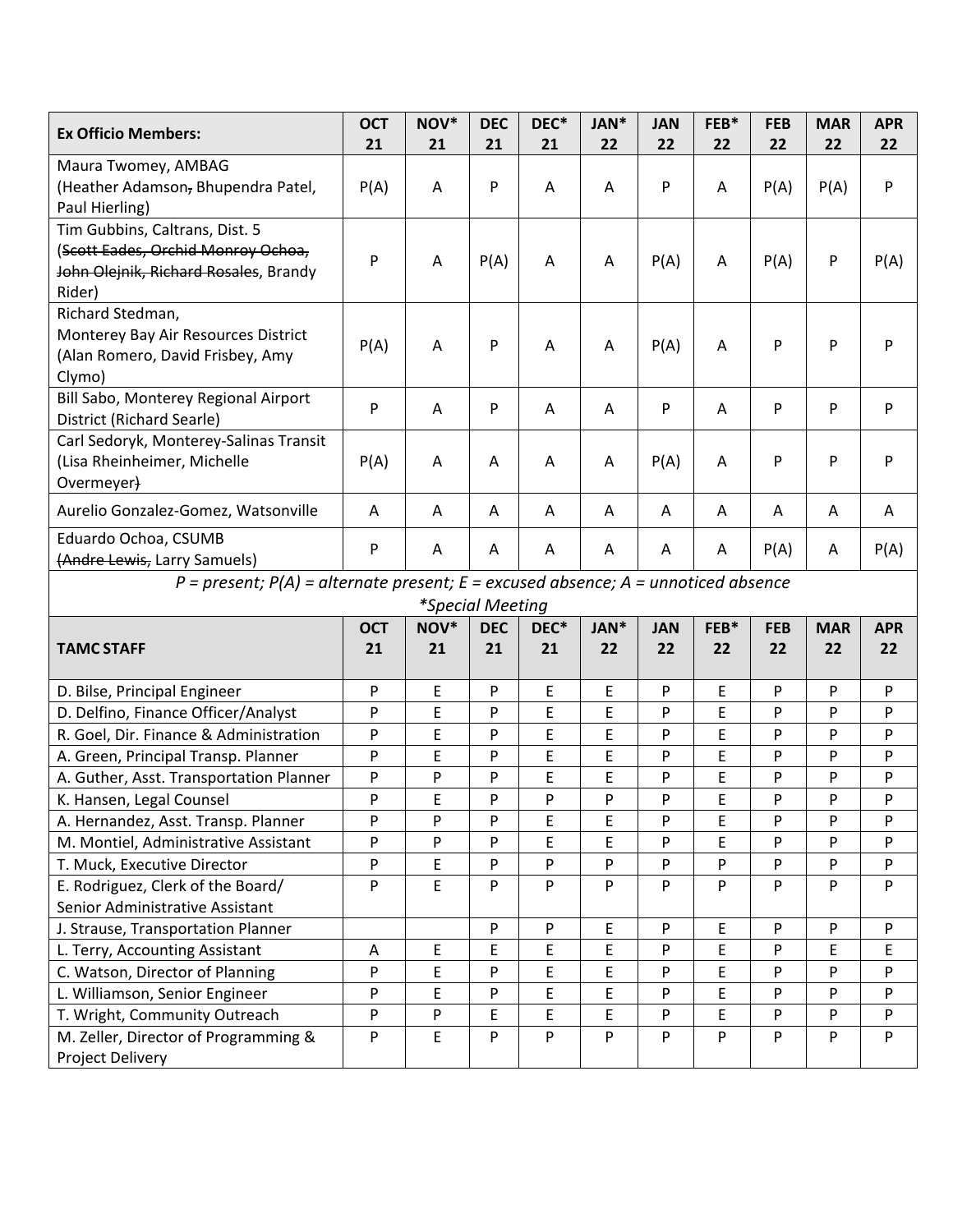### **OTHERS PRESENT**

Brian McMinn APWA Past President/City of Marina Kevin Dayton Measure X Committee Colleen Courtney Supervisor District 5 alternate

### **1. CALL TO ORDER**

Chair Adams called the meeting to order at 9:00 a.m. Elouise Rodriguez, Clerk of the Board, called the roll and confirmed a quorum was established. Chair Adams led the pledge of allegiance.

# **2**. **PUBLIC COMMENTS**

No public comment reported.

#### **3. CONSENT AGENDA**

**M/S/C**  Alejo/Craig/unanimous The Board approved the consent agenda as follows:

#### *ADMINISTRATION and BUDGET*

- **3.1.1** Approved minutes of the Transportation Agency for Monterey County, the Service Authority for Freeways and Expressways, and the Monterey County Regional Development Impact Fee Joint Powers Agency for Monterey County meeting of March 23, 2022.
- **3.1.2** Accepted the list of checks written for the month of March 2022 and credit card statements for the month of February 2022.
- **3.1.3** Received list of contracts awarded under \$50,000.
- **3.1.4** Adopted finding, pursuant to AB 361, that the COVID-19 pandemic state of emergency declared by Governor Newsom is still in effect; the TAMC Board of Directors has reconsidered the circumstances of the state of emergency; and the state of emergency continues to directly impact the ability of the members to meet in person.
- **3.1.5** Approved revised Procurement Policies and Procedures and Contract Management Manual.
- **3.1.6** Approved revisions to the Accounting and Financial Policies & Procedures Manual.
- **3.1.7** Authorized the Executive Director to execute a five-year lease of 11.17 acres of Monterey Branch Line Right-of-Way with Eagle Creek Pacific LLC for agricultural use.
- **3.1.8** Authorized the Executive Director to execute a lease renewal with Cappo Managment LIV, LLC of Branch Line property used for their Lexus dealership.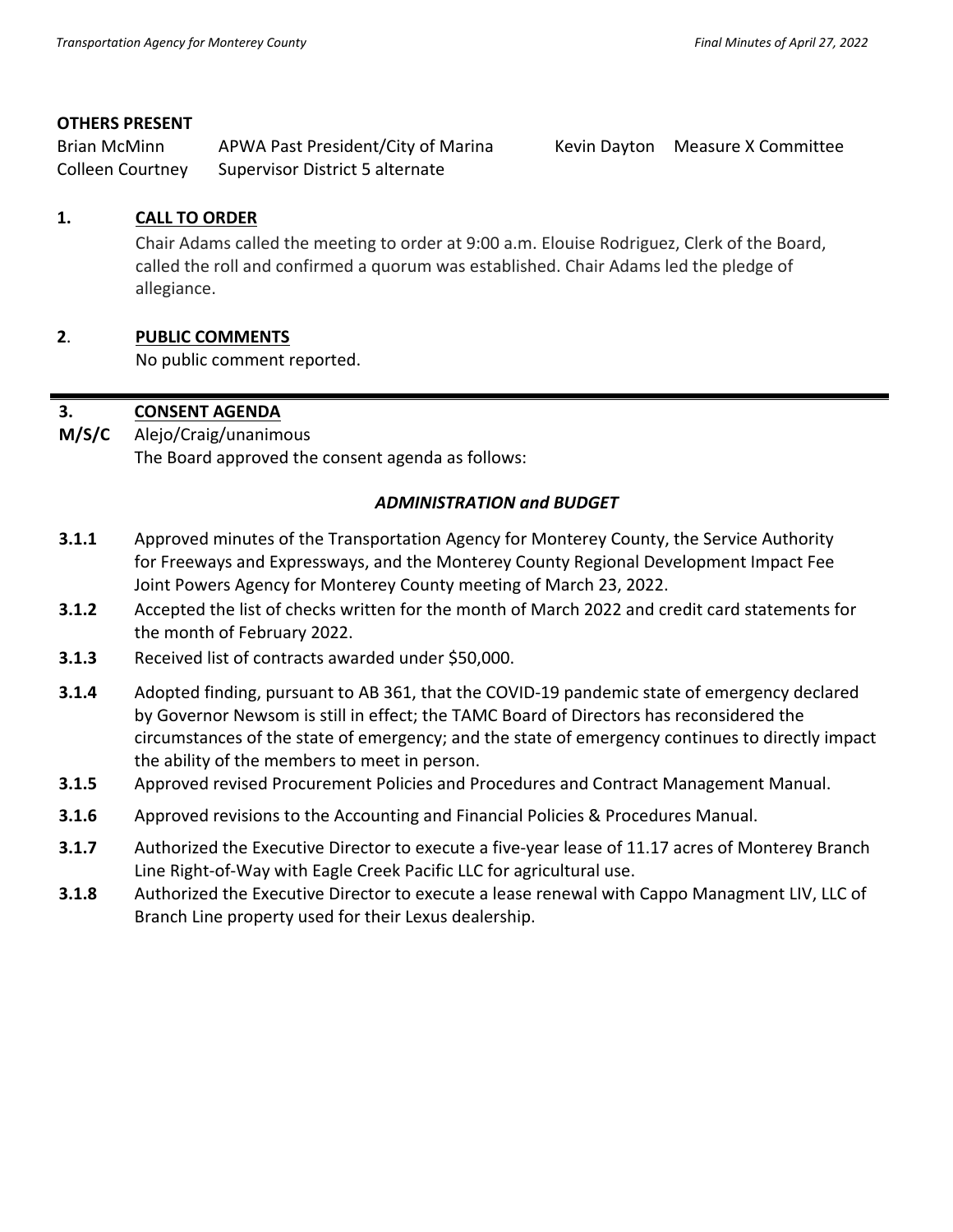# *BICYCLE, PEDESTRIAN, TRANSIT and SOCIAL SERVICES*

- **3.2.1** Regarding Low Carbon Transit Operations Program:
	- 1. Approved Resolution 2022-02 designating the Transportation Agency's allocation of \$1,065,062 for FY 2021/22 Low Carbon Transit Operation Program funds to the Monterey-Salinas Transit District, for county-wide free fares on Election Day, COA Implementation Week, Summer Sundays, and the purchase of a future zero emissions bus, and
	- 2. Authorized the Executive Director execute agreements necessary to transfer funds to Monterey Salinas Transit.

# *PLANNING*

- **3.3.1** Regarding Legislative Update:
	- 1. Received update on State and federal legislative issues; and
	- 2. Adopted positions on proposed legislation.

# *PROJECT DELIVERY and PROGRAMMING*

- **3.4.1** Regarding Pavement Management Program Update 2022:
	- 1. Approved and Authorized the Executive Director to execute a contract with Nichols Consulting Engineers for an amount not to exceed the total amount approved by participating agencies and not to exceed \$353,951 to provide consulting services to update the Pavement Management Programs of participating agencies, for the period ending June 30, 2023, pending review and approval by Agency Counsel and execution of reimbursement agreements with each participating agency;
	- 2. Authorized the use of \$353,951 of Measure X funds for this project with each participating agency reimbursing the Agency based on its proportionate share of Measure X revenue; and
	- 3. Authorized the Executive Director to take such other further actions as may be necessary to fulfill the intent of the contract, including approvals of future modifications or amendments that do not significantly alter the scope of work or change the approved contract term or amount.

### *RAIL PROGRAM*

**3.5.1** No items this month.

### *REGIONAL DEVELOPMENT IMPACT FEE*

**3.6.1** No items this month.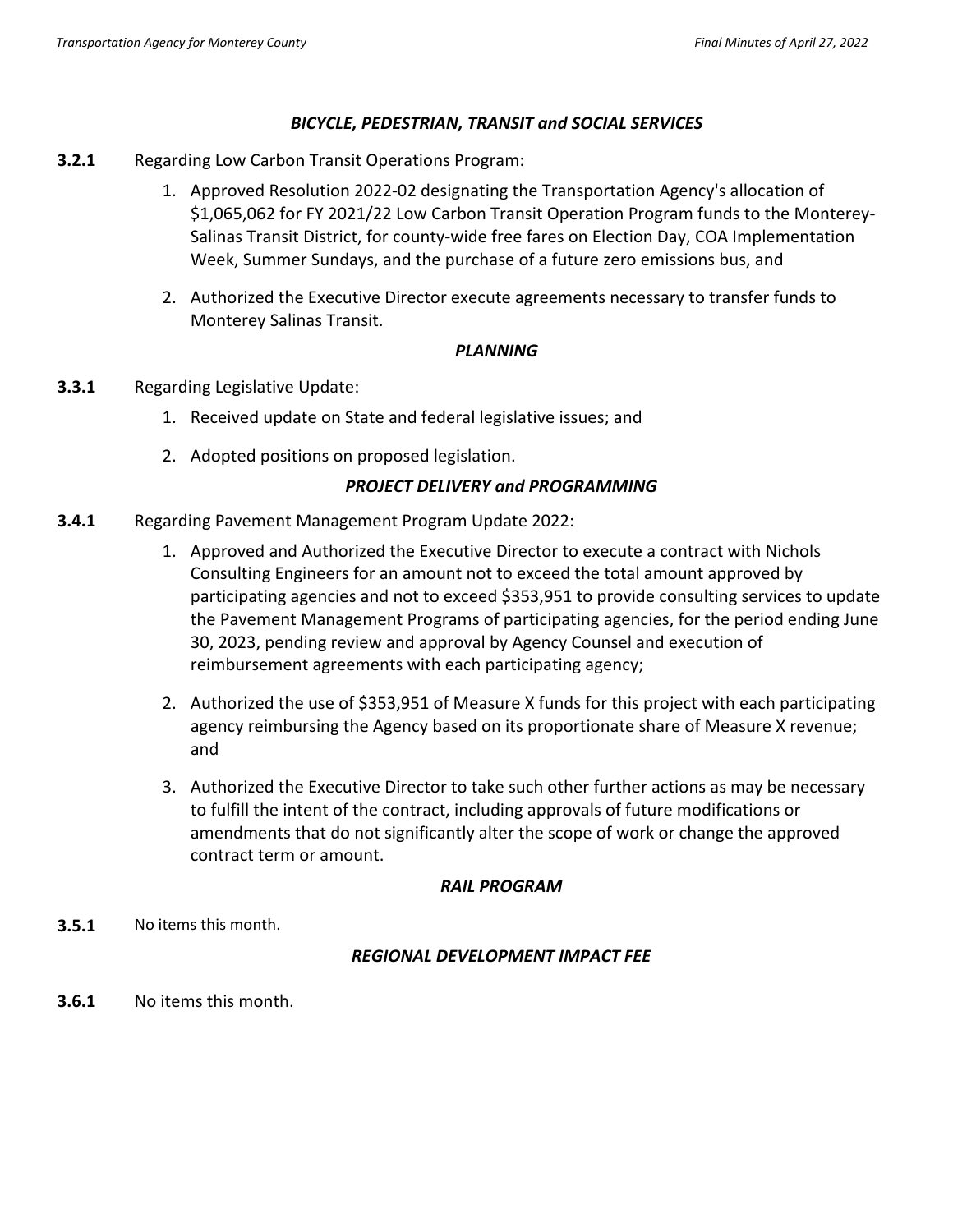#### *COMMITTEE MINUTES AND CORRESPONDENCE*

- **3.7.1** Accepted draft minutes from Transportation Agency committees:
	- Executive Committee draft minutes of April 6, 2022
	- Rail Policy Committee draft minutes of April 4, 2021
	- Bicycle and Pedestrian Facilities Advisory Committee draft minutes of April 6, 2022
	- Technical Advisory Committee draft minutes of April 7, 2022
	- Excellent Transportation Oversight Committee April 19, 2022
- **3.7.2** Received Transportation Agency for Monterey County correspondence for April 2022. **END OF CONSENT AGENDA**

# **4. EMPLOYEE OF THE QUARTER**

**M/S/C** Potter/LeBarre/unanimous

The Board presented Christina Watson, Director of Planning, as the Employee of the Quarter for January 1 – March 31, 2022.

Ms. Watson has been selected by her colleagues at the Transportation Agency for Monterey County as the Employee of the Quarter for January 1 – March 31, 2022. The Agency employees recognized Christina for her professionalism and diligence in representing the Agency and her willingness to share her knowledge of a variety of computer programs. Most notably, they appreciate her hard work on the TAMC Legislative Program, Salinas Rail Extension project, and expanding Coast Rail service.

Board member LeBarre expressed his appreciation for Ms. Watson, noting she has developed great relationships within the state's rail industry. Board member Potter concurred and thanked Ms. Watson for her service over 20 years.

# **5. PROCLAMATION FOR 2022 NATIONAL PUBLIC WORKS WEEK**

# **M/S/C** Potter/Oglesby/unanimous

The Board adopted a proclamation to declare the week of May 15 through May 21 as National Public Works Weeks to pay tribute to public work planners, engineers, managers, administrative staff, and operators in recognition of the substantial contributions they make to our community's health, safety, and quality of life. In adopting the proclamation, the TAMC Board joins others from around California and other states across the nation paying tribute to the public works professionals who are always ready to serve their communities and resilient as ever in their abilities to perform regular public works duties and be ready at a moment's notice to react as first responders during natural disasters and overcome trials seen in the field.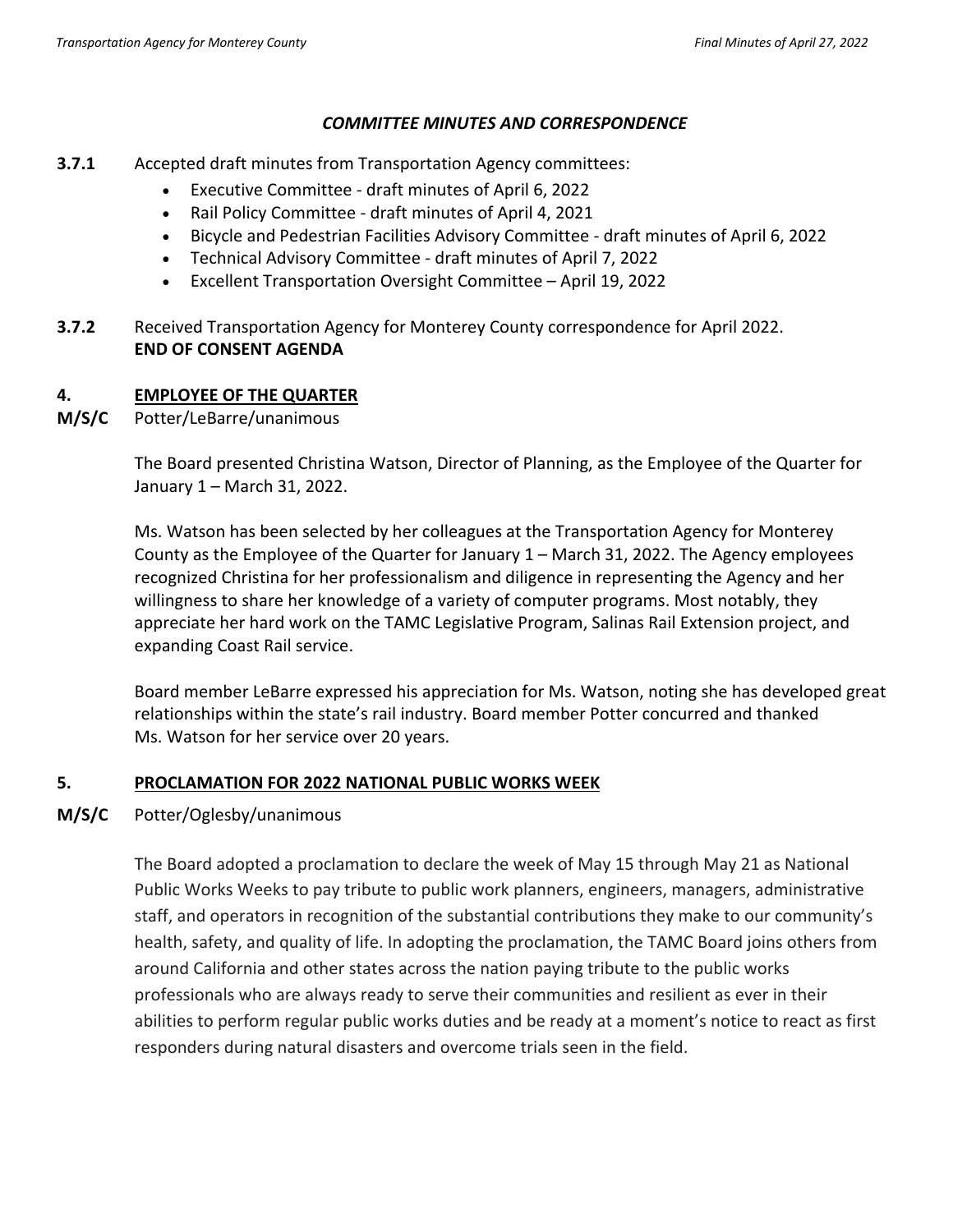#### **6. MEASURE X FOURTH YEAR AUDIT RESULTS**

The Board received a presentation on the Measure X Fourth Year Audit (FY20/21) results and the Measure X Annual Report.

Theresa Wright, Community Outreach Coordinator, reported that the audit subcommittee of the Measure X Citizens Oversight Committee conducted the fourth-year audit of the revenues and expenditure of Measure X funds and prepared the Committee's annual report. Ms. Wright reported that the results of the Measure X fourth year audit and the Measure X Annual Report are included in the Transportation's Agency's 2021 Annual Report, which will be sent to Monterey County residents and posted on the TAMC website in May.

Barbara Meister, Chair of the Measure X Citizens Oversight Committee, presented the Measure X Fourth Year Audit results and the Measure X Annual Report to the TAMC Board of Directors. She emphasized that in keeping with their responsibilities, the audit-subcommittee conducted the independent audits of the revenues and expenditures in January 2022, to assure that Measure X funds are being spent in accordance with the requirements of the Transportation Safety & Investment Plan passed by Monterey County voters in 2016.

In the past fiscal year, 2021/22, Measure X generated \$32.4 million in revenue for transportation improvements in Monterey County. Of that amount, 60% was distributed to the cities and the County for local projects, while the remaining 40% was programmed to regional safety and mobility projects.

Chair Meister reported that the report revealed that the Cities of Carmel-by-the-Sea, Sand City and Greenfield were not in compliance with Measure X requirements. Carmel-by-the-Sea and Sand City failed to meet their maintenance of effort requirements, while Greenfield failed to submit all the required reports. This resulted in TAMC withholding Measure X funds for these three cities until the compliance issues are addressed. However, as of this week, the City of Carmel-by-the-Sea has rectified their maintenance of effort requirement and their disbursement of Measure X funds has resumed.

Kevin Dayton, member of the Measure X Oversight Committee, commented that people were initially skeptical that a large committee with 20 members would be effective. He stated that the committee is working and doing a great job accounting for how Measure X funds are being spent and working to ensure accountability. He expressed his appreciation and thanked the Board for establishing a great check and balance.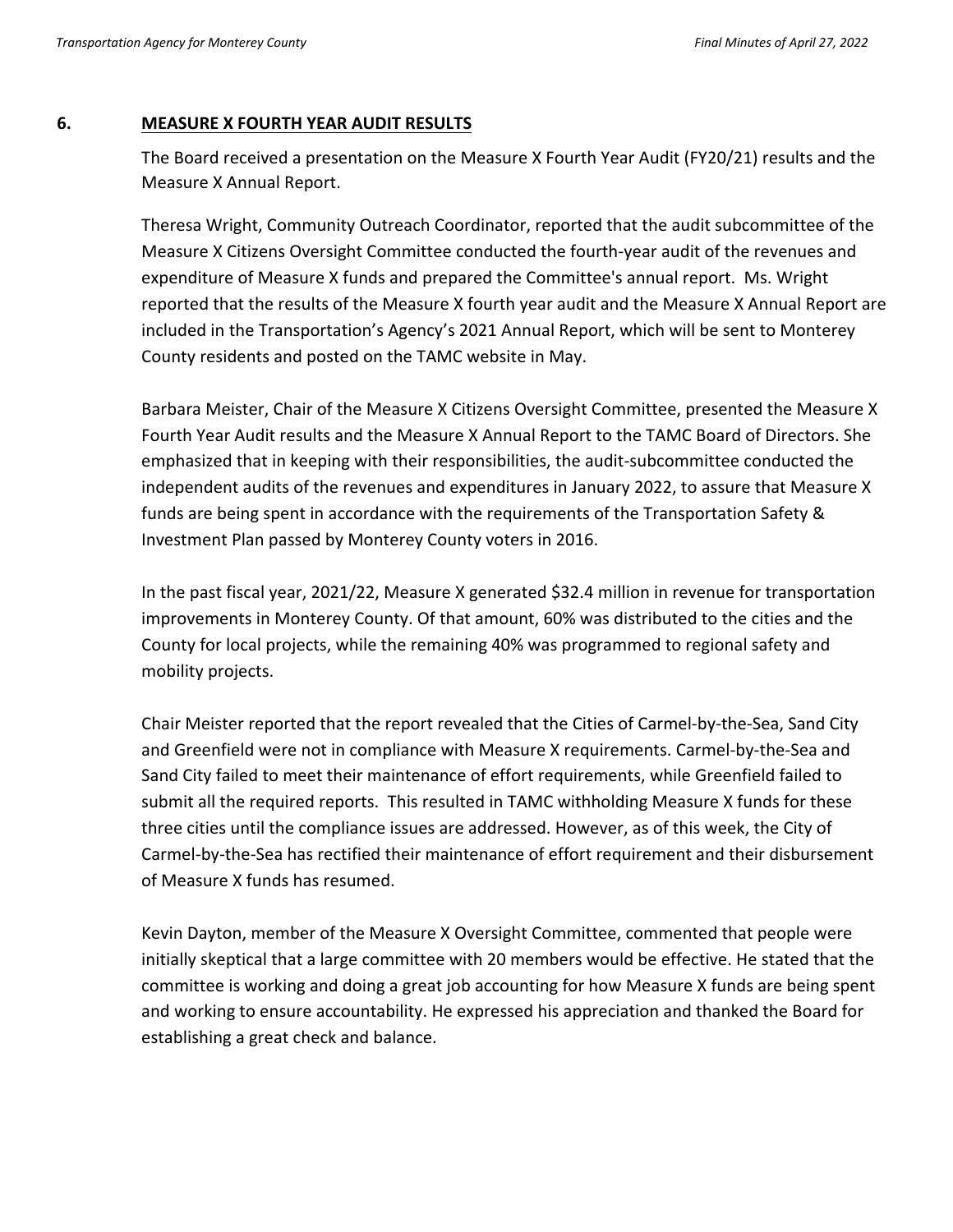# **7. SAFE ROUTES TO SCHOOL PROGRAM UPDATE**

The Board received an update on the Safe Routes to School Program.

Ariana Green, Principal Transportation Planner, reported the Safe Routes to School Program is a Measure X-funded initiative. The Program funds projects and programs that improve children's health by making walking and bicycling safer and easier Her report reviewed the activities accomplished in fiscal year 2021/2022 and upcoming plans for fiscal year 2022/23.

Measure X provides \$20 million over the 30-year life of the measure for the Safe Routes to School Program to match state and federal grants to fund projects and programs that improve children's health by making walking and bicycling safer and easier. To date, \$569,000 of Measure X money has leveraged \$5.6 million of state and federal grant dollars to plan for the initiative to build safe routes to school projects and fund education and encouragement programs.

Highlights of the presentation include:

- The Salinas Safe Routes to School Plan will be ready for review this spring and ready for adoption in December: [https://saferoutesmonterey.org/planning-salinas/.](https://saferoutesmonterey.org/planning-salinas/)
- The Salinas Valley Safe Routes to School Plan is being developed for all K-12 public schools in the Cities of Gonzales, Soledad, Greenfield, and King City. Each city will have its own Safe Routes to School Steering Committee, which will be made up of community representatives, including students, parents, schools, advocacy groups, and residents.
- The Safe Routes to School Education Program will teach bicycle and pedestrian safety in all elementary schools in the Salinas Valley and in the Cities of Marina and Seaside over the next year.
- The "Every Child" grant enables the team to provide in-person training to students who have now returned to school and to launch walking school buses at three schools in South County and five schools on the Monterey Peninsula. Family Fun Festivals were held in Gonzales and Greenfield, and TAMC worked with CSUMB graphic design students to develop concepts for traffic gardens to be installed at 11 schools across the County in 2022 and 2023.
- Partnership with CSUMB provides opportunities for CSUMB students to get involved with safe routes to school projects and programs through the university's Sustainable City Year Program.
- Partnership with Greenfield Community Science Workshop established the Greenfield Bike Garage to provide weekly community bike/scooter/skateboard repair workshops in Greenfield and mobile repair workshops serving communities in south Monterey County.

The Safe Routes to School website provides program information, informational safety videos, resources for parents and schools and more a[t https://saferoutesmonterey.org.](https://saferoutesmonterey.org/)

Board member Phillips commented that in the rural setting no kids can walk to school, they are bussed or driven by their parents.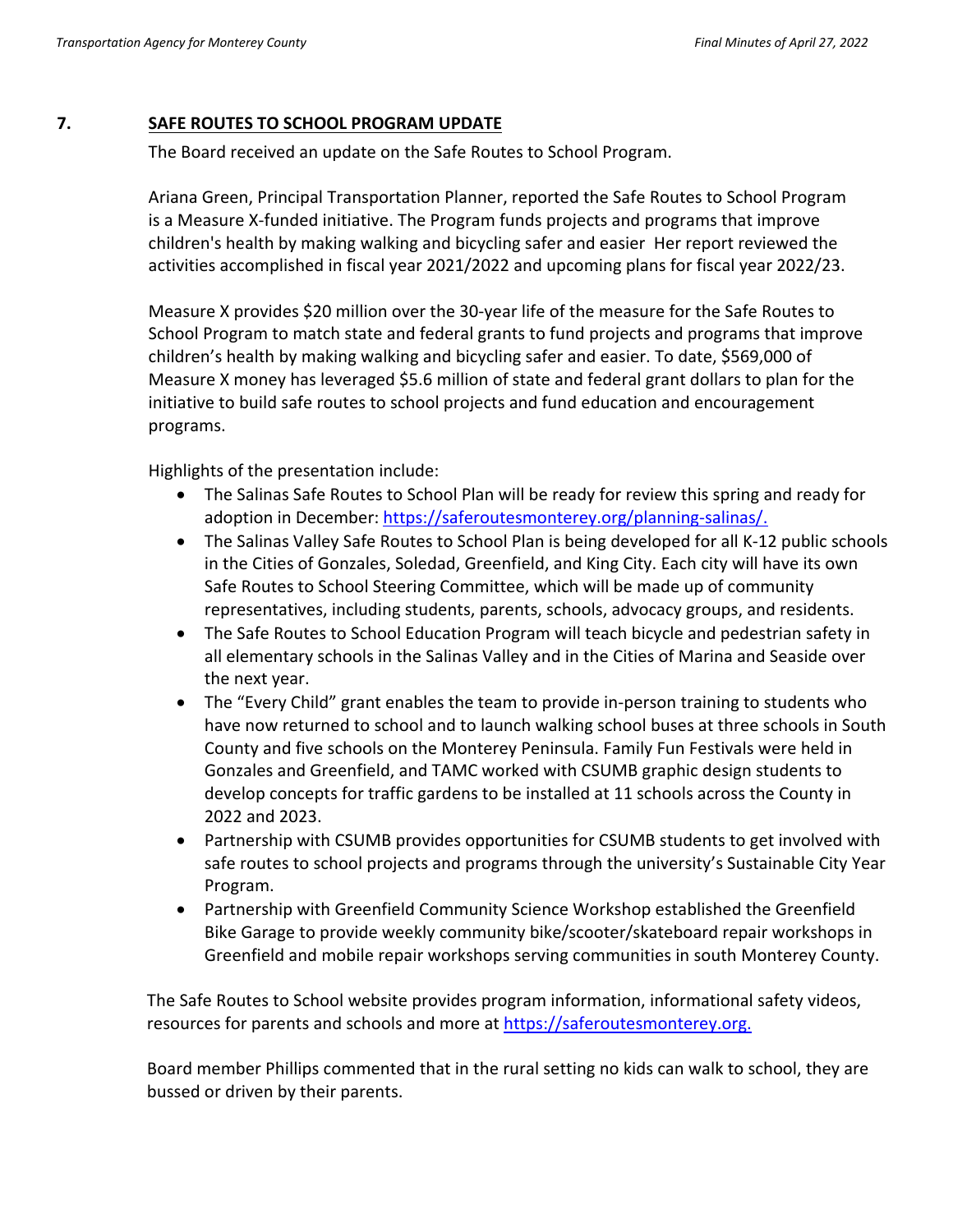Board member Dirksen expressed her support for schools in North County and Del Rey Oaks that currently have no walking paths, and asked staff to also consider including rural areas in the program.

Board member Kerr noted that Del Rey Oaks will have Safe Routes to School when the FORTAG project is completed.

Board member Oglesby thanked TAMC for promoting safe routes to school, noting it is healthy for the children and the parents.

Board member Poduri commented that he would like Safe Routes to School programs in Pacific Grove and asked if the sidewalk art was funded through a grant. Ms. Green replied that the City of Salinas secured a Clean California grant to do sidewalk art in Salinas and TAMC will be looking for opportunities to do similar projects in other communities.

#### **8. REPORTS FROM TRANSPORTATION PROVIDERS**

**Caltrans District 5** – Brandy Rider announced the Clean California Program hosted the City of Salinas Dump Day. She also announced the TAMC Region was awarded two Sustainable Communities Competitive Grants \$220,000 for the Monterey County Outreach and Implementation Monterey County Zero Emissions Shared Mobility Study and \$394,000 for the City of Salinas Active Transportation Plan: Ecology Action, Outreach, and Implementation. Caltrans is looking forward to additional opportunities of high-level grants. For more information, visit: [https://dot.ca.gov/caltrans-near-me/district-5.](https://dot.ca.gov/caltrans-near-me/district-5)

**Monterey Regional Airport District** – Bill Sabo, Airport District Board Member, reported the Airport continues to do well, although it is the slowest time of year. He reported that cancellations are down way below average, noting that 65 to 75 percent of Monterey County travelers use the San Francisco Airport, but noting that the Salinas Valley travelers remain steady. Mr. Sabo announced that the Monterey Airport no longer requires masks, although masks are available upon request. He thanked the Board for their letter of support to the Federal Aviation Administration for Safety Enhancements and Relocating Monterey Regional Airport's Passenger Terminal Building. In conclusion, he announced a new board member position has opened and as a requirement you must live within the Monterey Airport District, for more information, visit: [www.montereyairport.com.](http://www.montereyairport.com/)

**Monterey Salinas Transit District –** Carl Sedoryk, General Manager/CEO, announced MST ridership is increasing with hospitality coming back and the rise of fuel prices, noting it is still at 50% of pre-pandemic ridership. Mr. Sedoryk noted as we come out of the pandemic, MST is more than busses, noting during the pandemic MST provided meals, Wi-Fi, and testing sites. He noted that MST will rethink its mission "Connecting communities, Creating opportunity, Being kind to our planet.". He announced that MST no longer requires masks for bus riders, although they will continue to provide masks to employees and passengers upon request. Next year is MST's 50<sup>th</sup> Anniversary. MST is implementing a new service model, to provide faster service, new